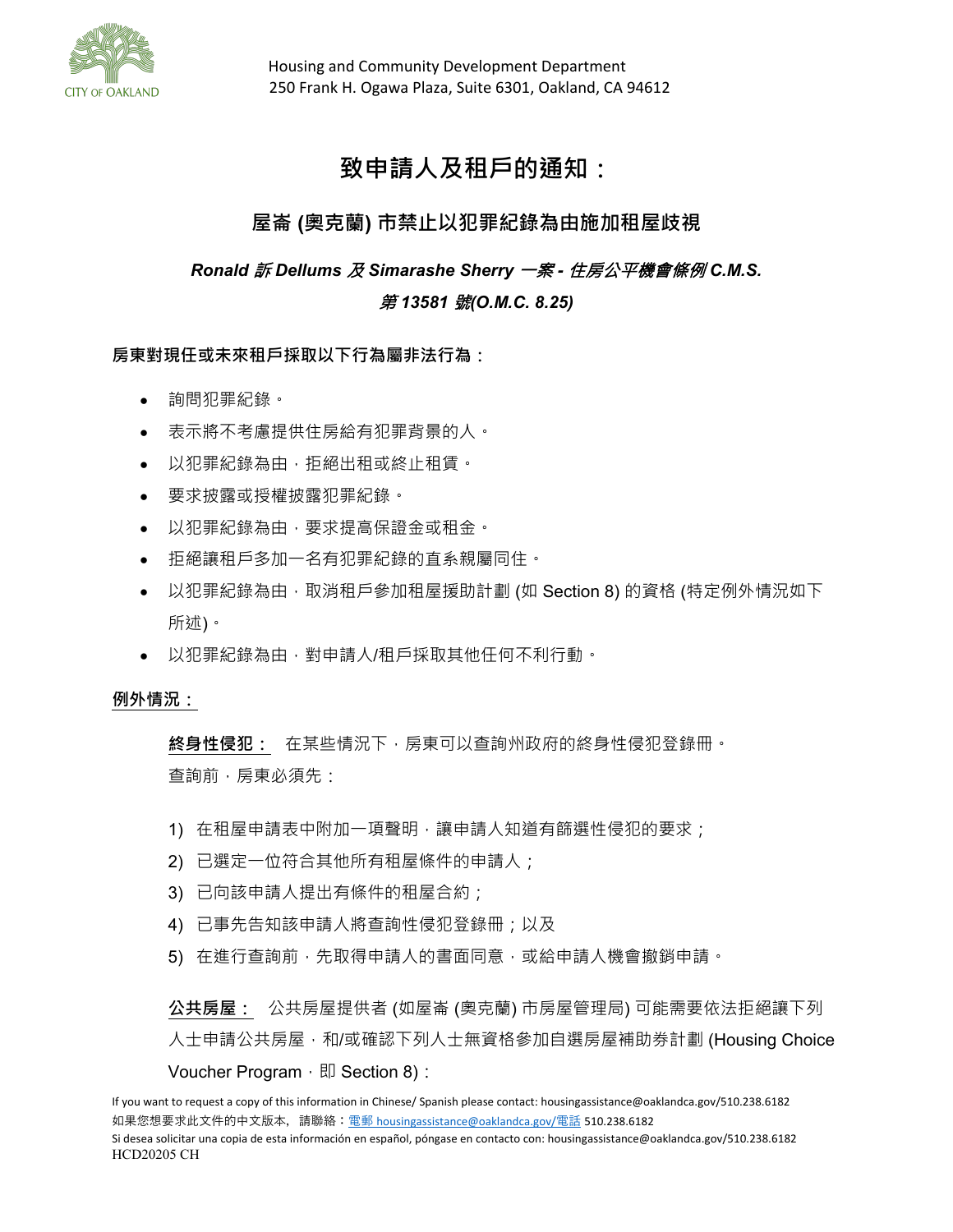

- 被註記為終身性侵犯的人士 (42 U.S.C. Sec.13663(a))
- 曾在聯邦補助的房屋物業上製造甲基安非他命 (冰毒) 而被定罪的人士 (24 C.F.R. Sec.982.553)

在進行任何必要的犯罪紀錄查詢以前,房東必須事先告知申請人,並給申請人機會 撤銷申請。

**小型私人出租房**:禁止考慮犯罪紀錄的規定不適用於下列居住情況:

- 出租房屋為單戶住宅、雙拼屋或三拼屋,且屋主以其中一個單位為其主要住所。
- 現任租戶有意將單位分租或新增/更換室友。

#### **提供書面通知和回應機會的要求**

當房東以犯罪紀錄為由,考慮對申請人或租戶採取任何不利行動時 (如拒絕提供租約、拒絕讓租 戶多加一名家庭成員同住等) · 必須向申請人/租戶發出書面通知 · 並且給對方機會回應 ·

#### **通知內容必須包括:**

- 拒絕出租或採取其他行動的理由
- 如何向市政府投訴的說明
- 本地法律服務機構名單
- 一份犯罪紀錄報告、背景調査,或所取得並且是做決定所依據的資料副本。

#### **租戶/申請人必須有機會:**

- 對此資料做出回應。
- 提出任何反駁或減輕嚴重性的資料,例如可證明資料不正確、已糾正的證據,或其他 資料不應用來拒絕租屋申請的證據。

## **或如果你相信房東因為詢問了你的犯罪紀錄,或以犯罪紀錄為由拒絕出租或施加其他歧視,因此 違反了這條法律:**

1) 你可以向市政府投訴。請填寫所附表格,並連同證明文件郵寄至以下地址:

If you want to request a copy of this information in Chinese/ Spanish please contact: housingassistance@oaklandca.gov/510.238.6182 如果您想要求此文件的中文版本,請聯絡:電郵 [housingassistance@oaklandca.gov/](mailto:%E9%9B%BB%E9%83%B5housingassistance@oaklandca.gov/%E9%9B%BB%E8%A9%B1)電話 510.238.6182 Si desea solicitar una copia de esta información en español, póngase en contacto con: housingassistance@oaklandca.gov/510.238.6182 HCD20205 CH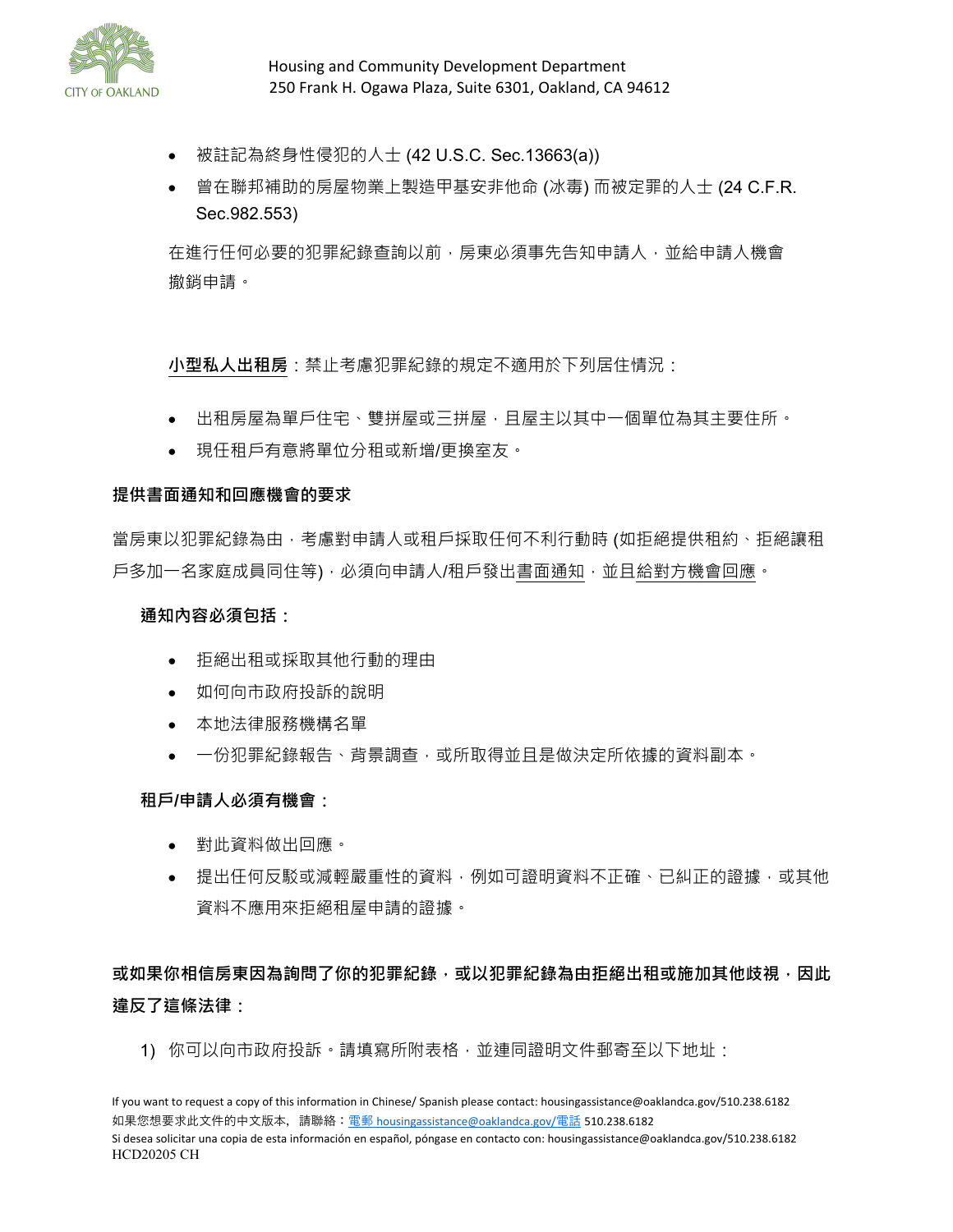

City of Oakland Housing Resource Center 250 Frank Ogawa Plaza, Suite 6313 Oakland, CA 94612

投訴書可用電郵寄至:housin[gassistance@oaklandca.gov](mailto:assistance@oaklandca.gov) 欲知詳情,請致電:房屋資源中心(510.238.6182),或瀏覽: <https://www.oaklandca.gov/resources/fair-chance-access-to-housing-ordinance>

2) 附件名單列有可協助你的法律服務機構和其他資源

# **屋崙 (奧克蘭) 市禁止以犯罪紀錄為由施加租屋歧視**

## *Ronald* 訴 *Dellums* 及 *Simarashe Sherry* 一案 *-* 住房公平機會條例

# **違反房屋條例者將受行政處分**

如果房屋提供者違反《住房公平機會條例》C.M.S. 第 13581 號(O.M.C. 8.25) 中的具體條款, 將 被處以行政罰款。

屋崙 (奧克蘭) 市政府可對任何違反《住房公平機會條例》的情形開出罰單,其中包括但不限於下 列情形:

- 詢問犯罪紀錄。
- 表示將不考慮提供住房給有犯罪背景的人。
- 以犯罪紀錄為由,拒絕出租或終止租賃。
- 要求披露或授權披露犯罪紀錄。
- 以犯罪紀錄為由,要求提高保證金或租金。
- 拒絕讓租戶多加一名有犯罪紀錄的直系親屬同住。
- 以犯罪紀錄為由 · 取消租戶參加租屋援助計劃 (如 Section 8) 的資格 (有特定例外情 況)。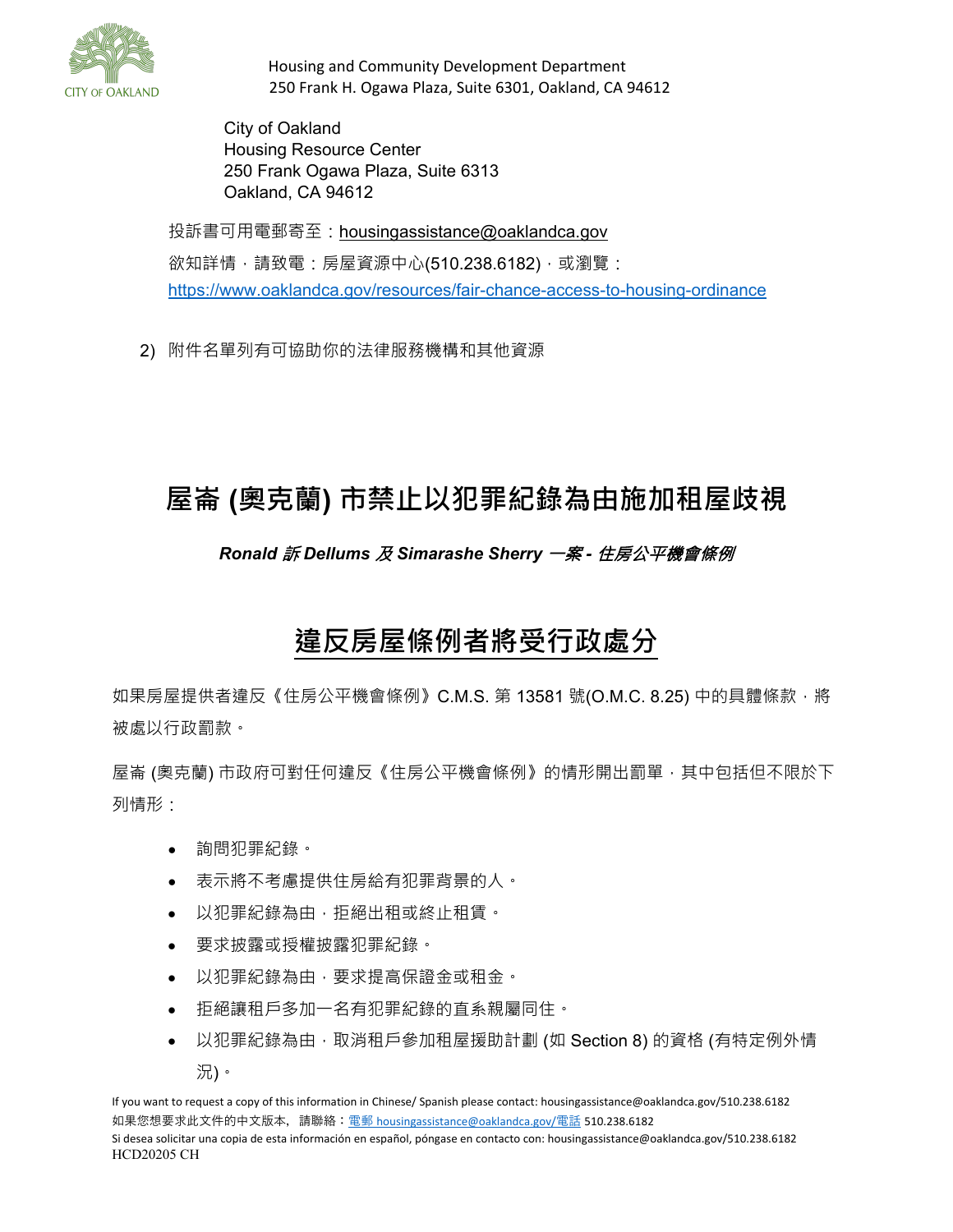

• 以犯罪紀錄為由,對申請人/租戶採取其他任何不利行動。

如果你相信有違法情形發生 · 可向屋崙 (奧克蘭) 市政府或其授權代理人投訴 · 要求調查可能的違 法行為。請利用附件「聲明書」填寫一份書面投訴,然後郵寄或以電子郵件寄到以下地址:

City of Oakland Housing and Community Development Department 250 Frank Ogawa Plaza, Suite 6301 Oakland, CA 94612 電郵地址:[housingassistance@oaklandca.gov](mailto:housingassistance@oaklandca.gov)

欲知詳情,請致電 510. 238.6182 或瀏覽 <https://www.oaklandca.gov/resources/fair-chance-access-to-housing-ordinance>

# *Ronald* 訴 *Dellums* 及 *Simarashe Sherry* 一案 *-* 住房公平機會條例 *C.M.S.*  第 *13581* 號*(O.M.C. 8.25)*

# **房屋申請人或租戶聲明**

| 全名                                                                                                                                                                  | 電話號碼 |      |
|---------------------------------------------------------------------------------------------------------------------------------------------------------------------|------|------|
| 地址                                                                                                                                                                  | 城市   | 郵遞區號 |
| 1.房屋提供者:                                                                                                                                                            |      |      |
| 房屋提供者的姓名、地址和電話號碼 (如知道)                                                                                                                                              |      |      |
| 相關物業地址                                                                                                                                                              |      |      |
| 2.主張違法事項 (勾選所有適用項目):                                                                                                                                                |      |      |
| 詢問犯罪紀錄<br>口 未列入考慮<br>П                                                                                                                                              |      |      |
| 拒絕出租/終止租賃 □ 要求披露/授權<br>$\Box$<br>If you want to request a copy of this information in Chinese/ Spanish please contact: housingassistance@oaklandca.gov/510.238.6182 |      |      |

如果您想要求此文件的中文版本,請聯絡: 電郵 [housingassistance@oaklandca.gov/](mailto:%E9%9B%BB%E9%83%B5housingassistance@oaklandca.gov/%E9%9B%BB%E8%A9%B1)電話 510.238.6182 Si desea solicitar una copia de esta información en español, póngase en contacto con: housingassistance@oaklandca.gov/510.238.6182 HCD20205 CH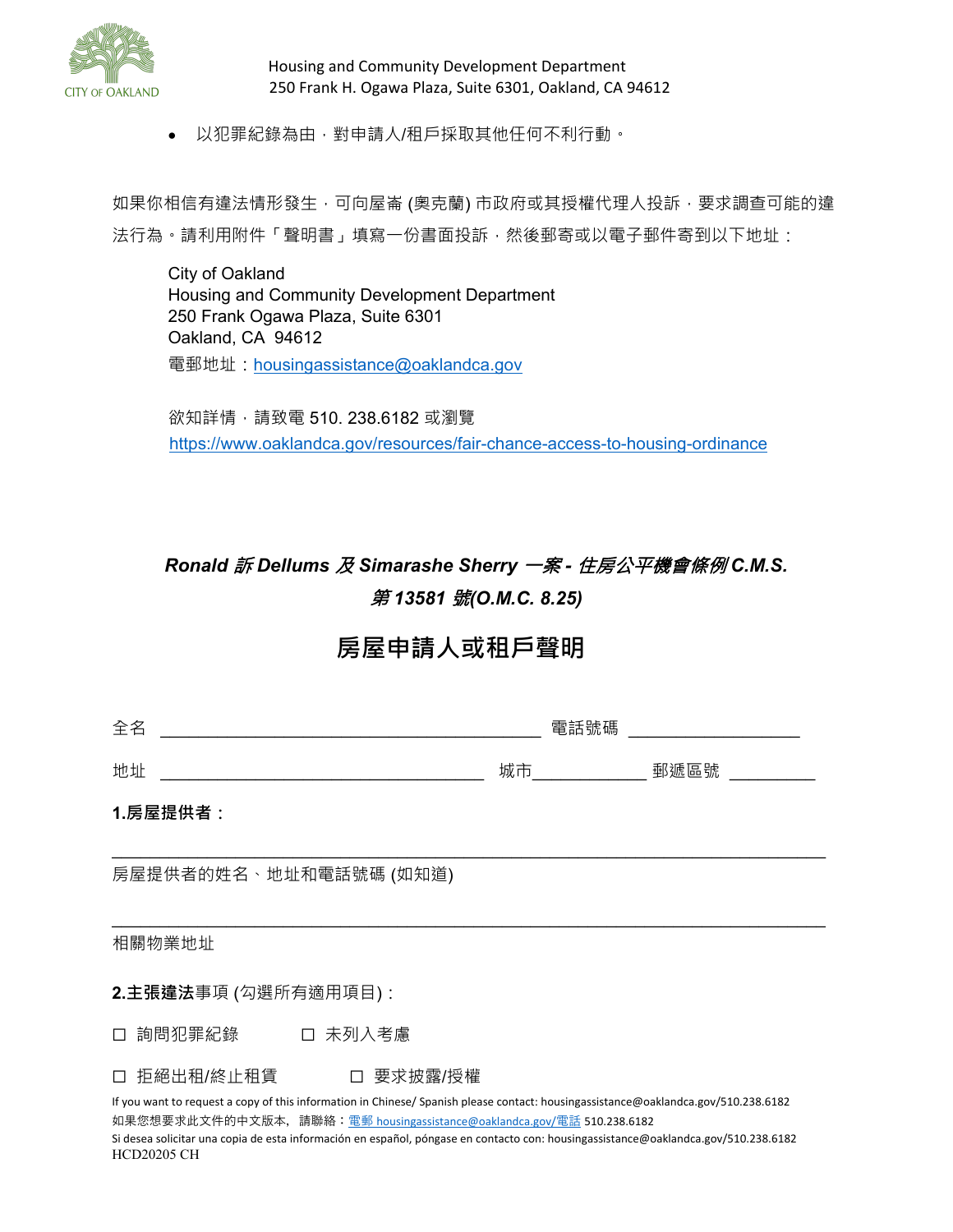

□ 提高租金/保證金 □ □ 拒讓家庭成員入住

☐ 取消租屋補助資格 ☐ 其他 \_\_\_\_\_\_\_\_\_\_\_\_\_\_\_\_\_\_\_\_\_\_\_\_\_\_\_\_\_\_\_\_\_\_\_

**3.**本**聲明**旨在向屋崙 (奧克蘭) 市政府告發我認為有違反《住房公平機會條例》的情形。(請儘量完 整且準確描述。如有需要,可自行附加更多紙頁。)

 $\overline{\phantom{a}}$  , and the contribution of the contribution of the contribution of the contribution of the contribution of the contribution of the contribution of the contribution of the contribution of the contribution of the  $\overline{\phantom{a}}$  , and the contribution of the contribution of the contribution of the contribution of the contribution of the contribution of the contribution of the contribution of the contribution of the contribution of the  $\overline{\phantom{a}}$  , and the contribution of the contribution of the contribution of the contribution of the contribution of the contribution of the contribution of the contribution of the contribution of the contribution of the  $\overline{\phantom{a}}$  , and the contribution of the contribution of the contribution of the contribution of the contribution of the contribution of the contribution of the contribution of the contribution of the contribution of the  $\overline{\phantom{a}}$  , and the contribution of the contribution of the contribution of the contribution of the contribution of the contribution of the contribution of the contribution of the contribution of the contribution of the

**4.**就我所知,以上資訊皆屬實且正確。

にちょう おおとこ あいしゃ あいしゃ あいしゃ あいしゃ 日期 かいしょく かいしょく しゅうしょく しゅうしょく

口 如本聲明書有附件,請勾選此項

(例如租屋廣告或租屋申請表的副本)。(你不一定要提交可支持上述主張的文件,但我們鼓勵你提 交以協助調查。)

\_\_\_\_\_\_\_\_\_\_\_\_\_\_\_\_\_\_\_\_\_\_\_\_\_\_\_\_\_\_\_ \_\_\_\_\_\_\_\_\_\_\_\_\_\_\_\_\_\_\_\_\_\_\_\_\_\_\_\_

#### **可協助租戶的本地機構**

#### Causa Justa ::Just Cause

總辦事處:3344 International Blvd., Oakland, CA 94601

住房輔導室地點:1419 34th Ave #203 Oakland, CA 94601

(註:隨到隨談時間從 2019 年 6 月 7 日起暫停實施)

租戶熱線:510-836-2687,一般資訊:510-763-5877

電郵地址:info@cjic.org 網站:https://cjic.org

非營利機構,致力於捍衛和增進加州租戶的權利,使其擁有安全、體面且可負擔的住房。

#### Centro Legal de la Raza

3022 International Blvd., Suite 410, Oakland, CA 94601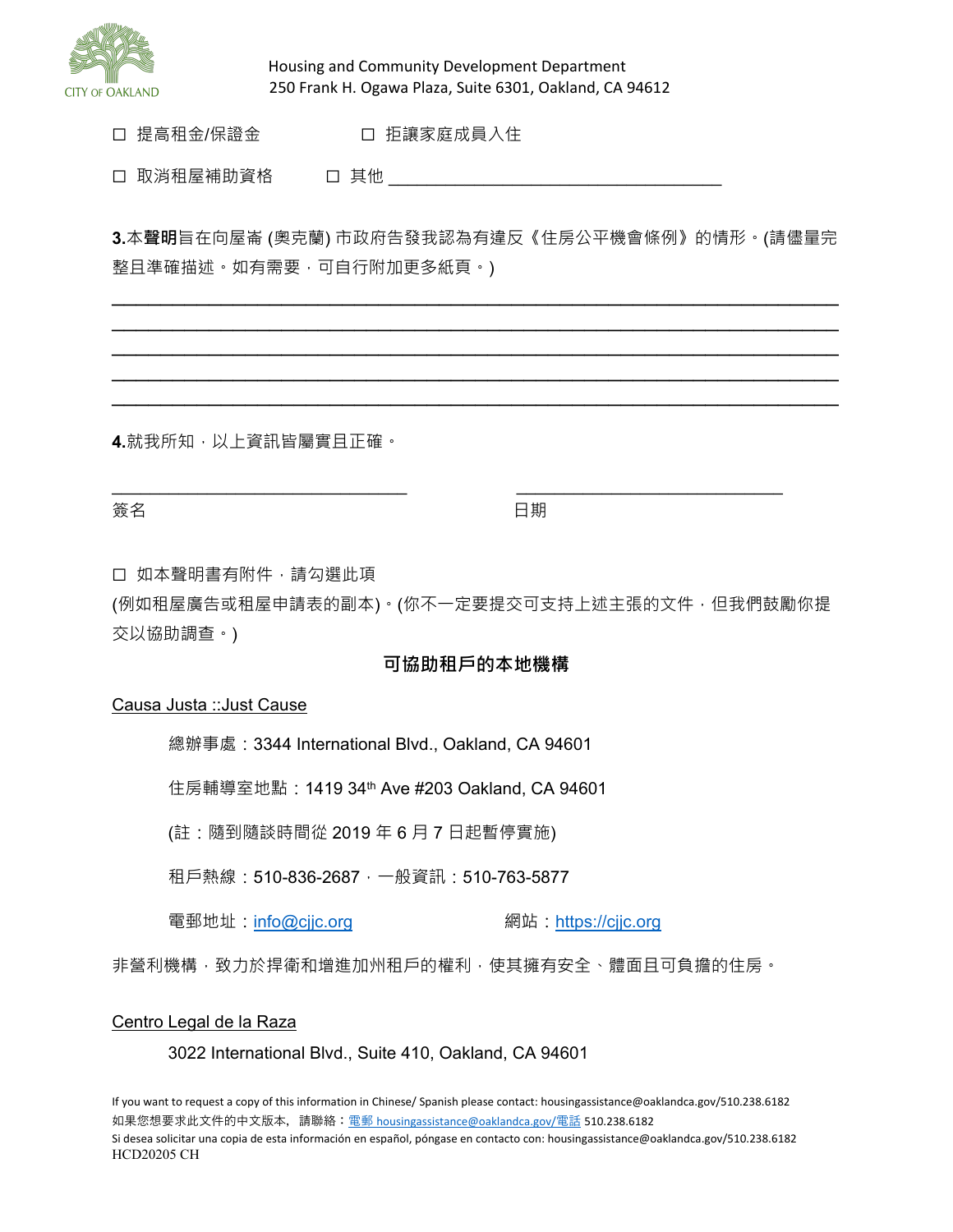

辦公時間:星期一至星期四上午 9:00-12:00 及下午 1:00-5:00;星期五上午 9:00-12:00

#### 電話:510-437-1554

電郵地址:[info@centrolegal.org](file://oakland/ceda/RentAdj/Rent%20Adjustment%20Program/FORMS%20and%20PACKETS/_FORMS%20for%20Public%20Information%20Unit_2019/_2019%20Forms%20LOCKED%20for%20EDITING%20ONLY/info@centrolegal.org) 網站:[https://centrolegal.org](https://centrolegal.org/)

隨到隨談輔導室:

- 每星期四上午 9:00 拉美裔法律中心:3022 International Blvd.Suite 410, Oakland, CA 94601
- 每月第二個星期四上午 9–11 時 Eastmont 圖書館:7200 Bancroft Ave #211, Oakland, CA 94605
- 每月第三個星期四上午 10–12 時 West Oakland 圖書館: 1801 Adeline St, Oakland, CA 94607

拉美裔法律中心是一所法律服務機構,宗旨是透過雙語法律代表/教育/權益倡導、「了解你的權 利」教育和青少年發展輔導,保障和增進低收入移民社群的權利。

#### 東灣社區法律中心 (East Bay Community Law Center)

1950 University Ave., Ste 200, and 2921 Adeline St, Berkeley, CA 94703

電話:510-548-4040

服務時間:星期一至星期五上午 9:00 - 下午 5:00

電郵地址:[info@ebclc.org](file://oakland/ceda/RentAdj/Rent%20Adjustment%20Program/FORMS%20and%20PACKETS/_FORMS%20for%20Public%20Information%20Unit_2019/_2019%20Forms%20LOCKED%20for%20EDITING%20ONLY/info@ebclc.org) 網站:[https://ebclc.org](https://ebclc.org/)

提供遞交法律文書作業的諮商和協助 (僅限低收入租戶) 。 針對與物業業主發生糾紛的低收入租戶, 提供免費的社區研習班。

#### 迫遷防護中心 (Eviction Defense Center)

350 Frank Ogawa Plaza, Suite 703, Oakland, CA 94612

電話:510-452-4541 網站:[https://www.evictiondefensecenteroakland.org](https://www.evictiondefensecenteroakland.org/)

熱線:510-693-2775 (接受簡訊和下班時間來電)

If you want to request a copy of this information in Chinese/ Spanish please contact: housingassistance@oaklandca.gov/510.238.6182 如果您想要求此文件的中文版本,請聯絡:電郵 [housingassistance@oaklandca.gov/](mailto:%E9%9B%BB%E9%83%B5housingassistance@oaklandca.gov/%E9%9B%BB%E8%A9%B1)電話 510.238.6182 Si desea solicitar una copia de esta información en español, póngase en contacto con: housingassistance@oaklandca.gov/510.238.6182 HCD20205 CH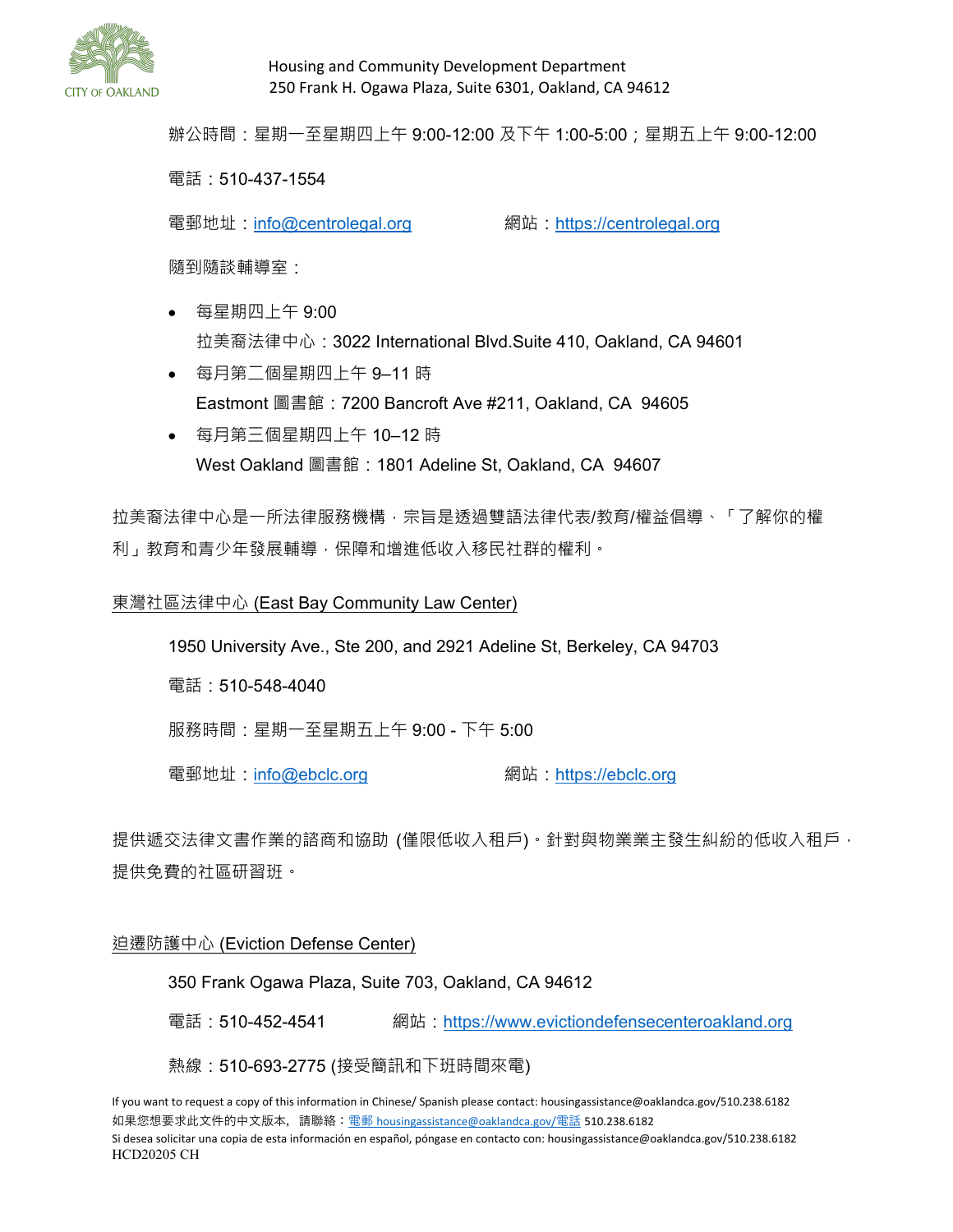

服務時間:星期一/二/四上午 9:00 - 下午 5:00

星期三/五上午 9:00 - 下午 4:00;每日午休 12:00-2:00

非營利機構,專為阿拉米達縣和列治文市 (Richmond) 面臨迫遷的租戶提供低收費的法律服務。 所有服務皆以逐級調整費率提供。

屋崙 (奧克蘭) 市租戶聯盟 (Oakland Tenants Union)

P.O. Box 10573, Oakland, CA 94601

電話:510-704-5276 (請留話)

電郵地址:[help@oaklandtenantsunion.org](file://oakland/ceda/RentAdj/Rent%20Adjustment%20Program/FORMS%20and%20PACKETS/_FORMS%20for%20Public%20Information%20Unit_2019/_2019%20Forms%20LOCKED%20for%20EDITING%20ONLY/help@oaklandtenantsunion.org) 網站:[https://oakandtenantsunion.org](https://oakandtenantsunion.org/)

隨到隨談時間:每月第一、三個星期日下午 3-5 時,位於屋崙 (奧克蘭) 市公共圖書館總館 (Main Branch)

由房屋維權*義工*組成的轉介和資源機構,致力於保障租戶的權利和利益。該機構的*義工*可能無法 立即回電。

Tenants Together

474 Valencia St #156, San Francisco, CA 94103 (不提供隨到隨談服務)

租戶權利熱線:888-495-8020

電郵地址:[info@tenantstogether.org](file://oakland/ceda/RentAdj/Rent%20Adjustment%20Program/FORMS%20and%20PACKETS/_FORMS%20for%20Public%20Information%20Unit_2019/_2019%20Forms%20LOCKED%20for%20EDITING%20ONLY/info@tenantstogether.org) 網站:[www.tenantstogether.org](file://oakland/ceda/RentAdj/Rent%20Adjustment%20Program/FORMS%20and%20PACKETS/_FORMS%20for%20Public%20Information%20Unit_2019/_2019%20Forms%20LOCKED%20for%20EDITING%20ONLY/www.tenantstogether.org)

非營利機構,致力於捍衛和增進加州租戶的權利,使其擁有安全、體面且可負擔的住房。

灣區法律扶助會-阿拉米達縣辦公室 (Bay Area Legal Aid-Alameda County Office)

1735 Telegraph Ave, Oakland, CA 94612 (不提供隨到隨談服務)

電話: 510-663-4744 | 法律諮詢專線: 800-551-5554

租戶權利法律諮詢專線:888-382-3405

星期一/四/五:上午 9:30-12:30;星期二/三:下午 1:00-4:00

網站:<u>[http://baylegal.org](http://baylegal.org/)</u>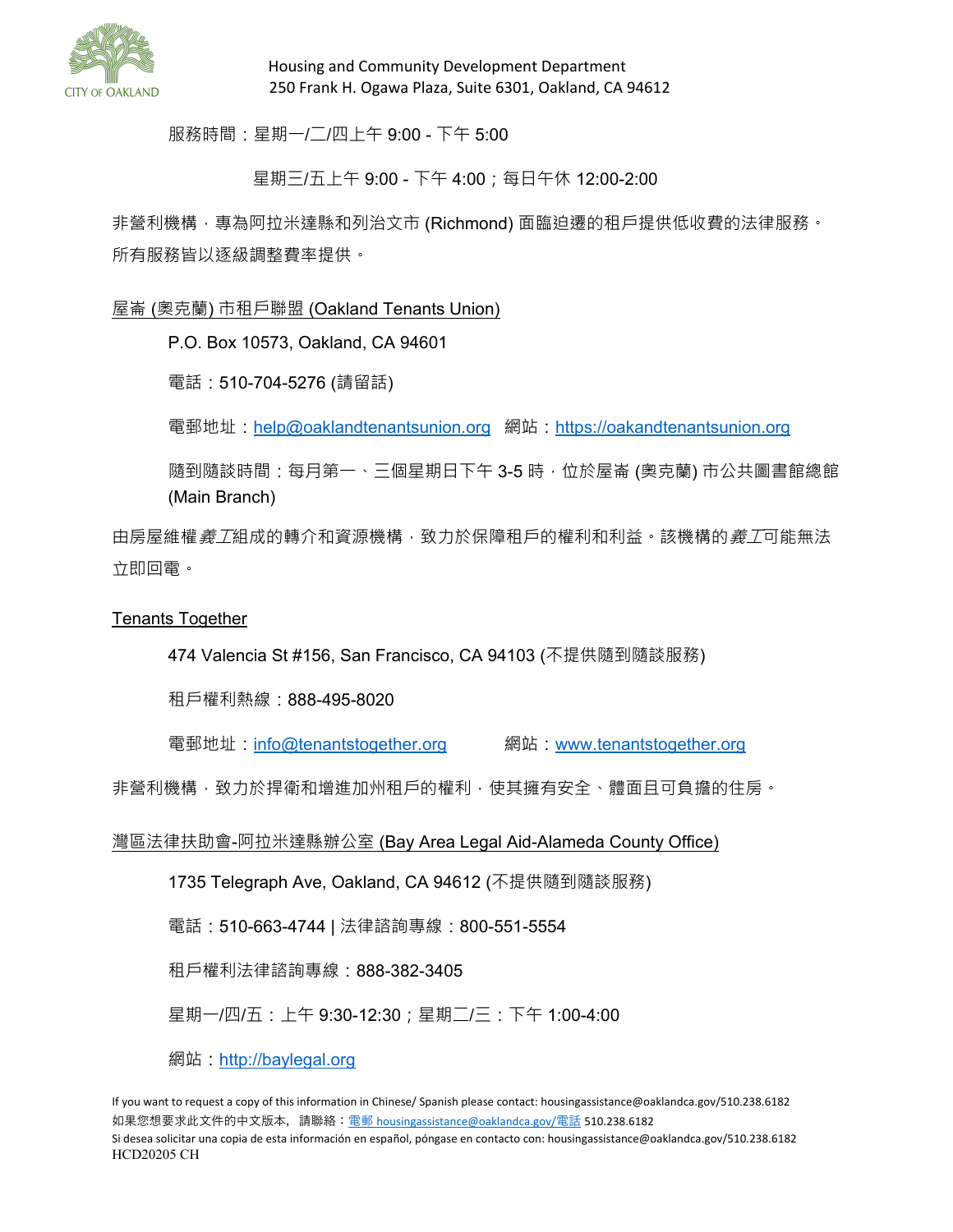

提供法律協助,不論客戶的地點、語言或殘疾狀況。租戶可獲得以下方面的協助:迫遷、住房歧 視、糾紛、不安全或不健康的房屋狀況、被鎖在門外和斷水斷電、出租物業遭到法拍。

阿拉米達縣社會服務局 (Alameda County Social Services Agency)

房屋與無家可歸者服務科 (Housing and Homeless Services)

網站: [https://alamedasocialservices.org/public/services/housing\\_and\\_homeless/housing](https://alamedasocialservices.org/public/services/housing_and_homeless/housing_and_homeless.cfm) and homeless.cfm

阿拉米達縣 SSA 可為本縣無家可歸或有無家可歸風險的家庭和單身成人提供現金補助或房屋補 助券。

如需緊急庇護所 · 請聯絡 Eden Information and Referrals : 510-537-2552 ·

#### Season of Sharing

電話:510-272-3700

網站:[https://www.alamedasocialservices.org/public/services/community/season\\_of\\_sha](https://www.alamedasocialservices.org/public/services/community/season_of_sharing.cfm) [ring.cfm](https://www.alamedasocialservices.org/public/services/community/season_of_sharing.cfm)

SOS 計劃是一項私人基金,宗旨是向阿拉米達縣居民提供一次性的危機補助,以滿足其住房和重 要家庭需求。補助金的申請除了必須符合特定條件外,還將以最值得且最需要補助的居民為主。 不保證可提供補助。欲知詳情,請撥打自動預篩選的電話號碼,或瀏覽計劃網站。

### **可協助老年人的本地機構**

Berkeley East Bay Gray Panthers

電話:510-842-6224

網站:<https://www.facebook.com/berkeleygraypanthers/>

電郵地址: [graypanthersberk@aol.com](file://oakland/ceda/RentAdj/Rent%20Adjustment%20Program/FORMS%20and%20PACKETS/_FORMS%20for%20Public%20Information%20Unit_2019/_2019%20Forms%20LOCKED%20for%20EDITING%20ONLY/graypanthersberk@aol.com)

Gray Panthers 涉及的領域包括:進步教育政治、社會正義、無家可歸者民權、房屋可負擔性、 氣候變遷、環境及反戰等。

If you want to request a copy of this information in Chinese/ Spanish please contact: housingassistance@oaklandca.gov/510.238.6182 如果您想要求此文件的中文版本,請聯絡:電郵 [housingassistance@oaklandca.gov/](mailto:%E9%9B%BB%E9%83%B5housingassistance@oaklandca.gov/%E9%9B%BB%E8%A9%B1)電話 510.238.6182 Si desea solicitar una copia de esta información en español, póngase en contacto con: housingassistance@oaklandca.gov/510.238.6182 HCD20205 CH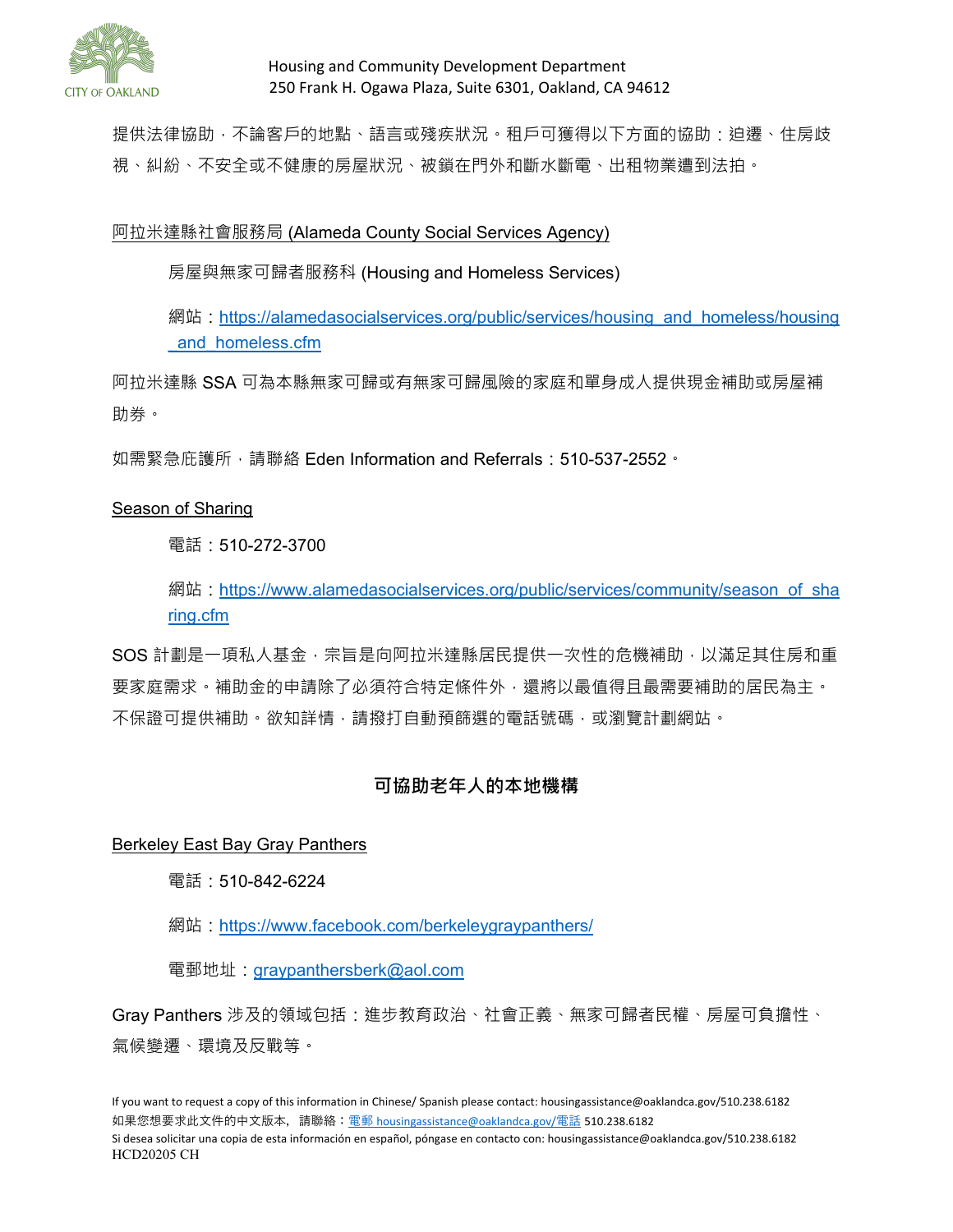

#### 老年人法律協助 (Legal Assistance for Seniors)

333 Hegenberger Rd, Suite 850, Oakland, CA 94621

電話:510-832-3040

服務時間:星期一至星期五上午 9:00 - 下午 5:00 (請致電預約)

網站: [https://www.lashicap.org](https://www.lashicap.org/)

電郵地址: [las@lashicap.org](file://oakland/ceda/RentAdj/Rent%20Adjustment%20Program/FORMS%20and%20PACKETS/_FORMS%20for%20Public%20Information%20Unit_2019/_2019%20Forms%20LOCKED%20for%20EDITING%20ONLY/las@lashicap.org)

### **可協助物業業主和租戶的本地機構**

種子社區調解中心 (SEEDS Community Resolution Center)

2530 San Pablo Ave, Suite A, Berkeley, CA 94702

電話:510-548-2377

傳真:510-548-4051

網站:[www.seedscrc.org](file://oakland/ceda/RentAdj/Rent%20Adjustment%20Program/FORMS%20and%20PACKETS/_FORMS%20for%20Public%20Information%20Unit_2019/_2019%20Forms%20LOCKED%20for%20EDITING%20ONLY/www.seedscrc.org)

電郵地址: [casedeveloper@seedscrc.org](file://oakland/ceda/RentAdj/Rent%20Adjustment%20Program/FORMS%20and%20PACKETS/_FORMS%20for%20Public%20Information%20Unit_2019/_2019%20Forms%20LOCKED%20for%20EDITING%20ONLY/casedeveloper@seedscrc.org)

服務時間:星期一至星期四上午 9:00 - 下午 5:00

提供調解、協助和培訓服務。當所有當事人經由電話完成受理程序後,可以在 10 至 14 個工作日 內安排調解會議;當事人每一方需為每場調解會支付 \$75 (提供逐級調整費率;不會有人因為缺 錢而被拒於門外)。

#### 住房與經濟權利倡議組織 (Housing and Economic Rights Advocates, HERA)

1814 Franklin St, Suite 1040, Oakland, CA 94612

郵寄地址:P.O. Box 29435, Oakland, CA 94604

If you want to request a copy of this information in Chinese/ Spanish please contact: housingassistance@oaklandca.gov/510.238.6182 如果您想要求此文件的中文版本,請聯絡:電郵 [housingassistance@oaklandca.gov/](mailto:%E9%9B%BB%E9%83%B5housingassistance@oaklandca.gov/%E9%9B%BB%E8%A9%B1)電話 510.238.6182 Si desea solicitar una copia de esta información en español, póngase en contacto con: housingassistance@oaklandca.gov/510.238.6182 HCD20205 CH